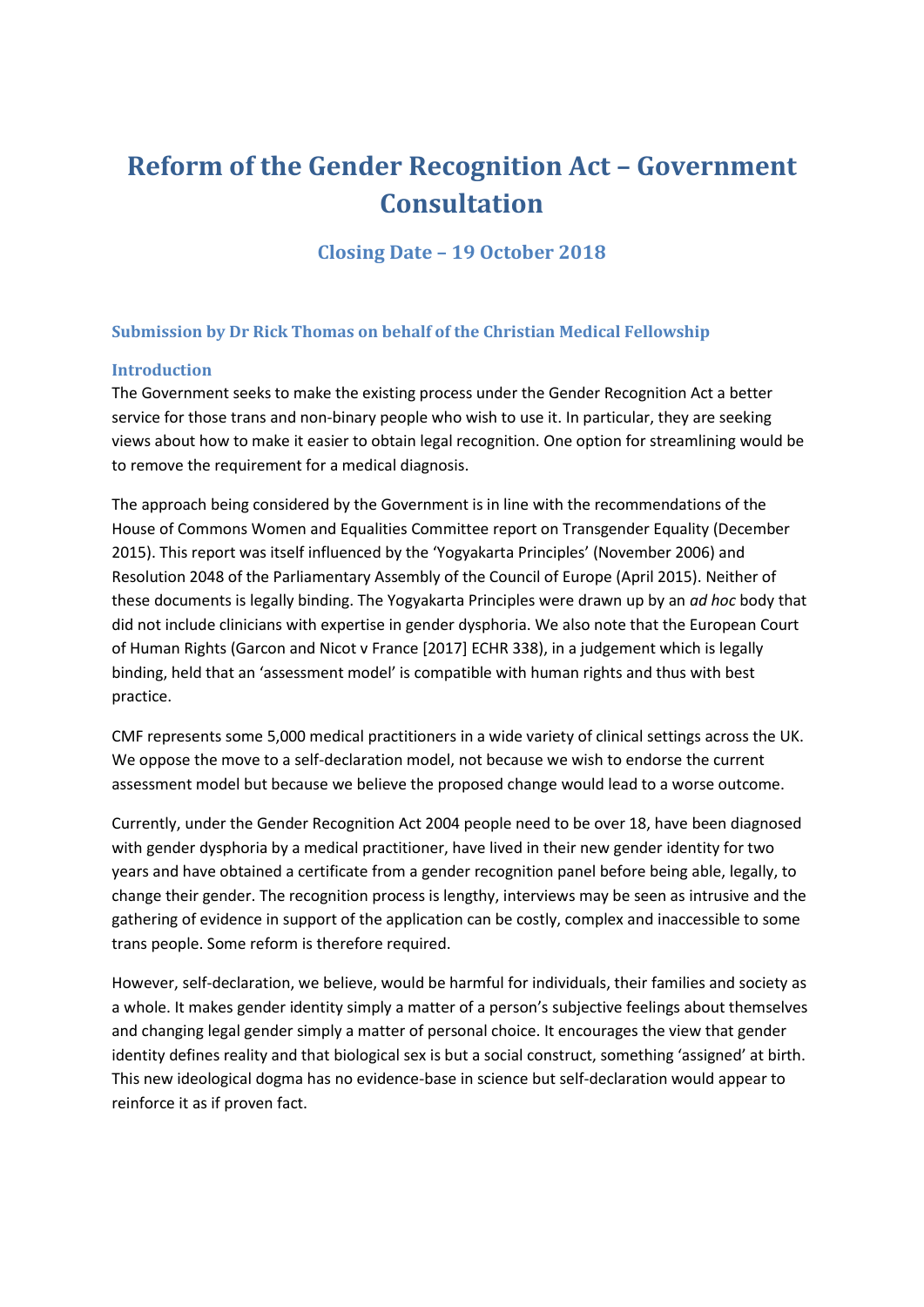It is clear from a recent Australian study<sup>1</sup> that gender dysphoria in young people is often accompanied by mental health disorders such as anxiety and depression, including attempted suicide. According to trans activists this is due simply to 'minority stress' resulting from society's negative attitudes towards trans people, a claim without supportive evidence. The results of another recent study<sup>2</sup> suggest otherwise. It offers no proof that radical therapies such as puberty-blocking drugs, double mastectomies and cross-sex hormone treatment will prevent adolescents from attempting suicide. If anything, the findings of the survey underline the need for serious scientific research into the potential environmental causes of gender dysphoria and the risks—both physical and psychological—of medical transition.

Paediatrician Michelle Cretella comments: *'It shows that the much higher rate of attempted suicide among female-to-male, non-binary, and questioning transgender youth has more to do with factors relating to their biological sex than it does with anything related to gender identity. If confirmed, this may help explain the causes, since it is possible that common underlying psychological and environmental factors may be at play triggering both gender dysphoria and suicidal tendencies in a subset of these adolescents.*' 3

Clearly, much more research is needed. The prevailing rush to treatment with puberty blockers and cross-sex hormones is not based on robust evidence that this approach results in lasting, improved mental health outcomes. The treatment is experimental, in response not to good quality trial outcomes so much as to well-organised activists' lobbying. Changing the law to make gender recognition dependent only upon self-declaration will catapult yet more young adults with complex mental health issues into the hands of a few, overly willing medical personnel without careful assessment of underlying causes and treatment of co-existent mental health disorders.

A new phenomenon, known as rapid-onset gender dysphoria, has been observed to begin suddenly in an adolescent or young adult (usually a girl) who would not have met criteria for gender dysphoria in childhood. A peer-reviewed study published in August 2018 noted: 'the worsening of mental wellbeing and parent-child relationships and behaviours that isolate adolescents and young adults from their parents, families, non-transgender friends and mainstream sources of information are particularly concerning'.<sup>4</sup> The role of social media in spreading a form of 'dysphoria contagion' among contacts needs further research.

The same caution is needed in treating adults with gender dysphoria. The largest study<sup>5</sup> following adults who have undergone medical gender transition was conducted in Sweden. Thirty years after their transition, the suicide rate was 19 times higher among transgender adults than among the nontransgender population. It is clear that these results do not support the alleged curative effects of transition.

 $\overline{a}$ 

<sup>&</sup>lt;sup>1</sup> Strauss P et al (2017). Trans Pathways: the mental health experiences and care pathways of trans young people. Summary of results. Telethon Kids Institute, Perth, Australia.

<sup>2</sup> Toomey RB et al. *Pediatrics* October 2018, Volume 142 / Issue 4

<sup>3</sup> [https://www.dailysignal.com/2018/09/18/new-study-on-transgender-teen-suicide-doesnt-prove-kids-need](https://www.dailysignal.com/2018/09/18/new-study-on-transgender-teen-suicide-doesnt-prove-kids-need-gender-transition-therapy/)[gender-transition-therapy/](https://www.dailysignal.com/2018/09/18/new-study-on-transgender-teen-suicide-doesnt-prove-kids-need-gender-transition-therapy/) (accessed 09.10.18)

<sup>&</sup>lt;sup>4</sup> Littman L. Rapid-onset gender dysphoria in adolescents and young adults: A study of parental reports. PLOSOne, August 2018. https://doi.org/10.1371/journal.pone.0202330

<sup>5</sup> Dhejne C et al. Long-Term Follow-Up of Transsexual Persons Undergoing Sex Reassignment Surgery: Cohort Study in Sweden. *PlosOne*, February 2011. https://doi.org/10.1371/journal.pone.0016885.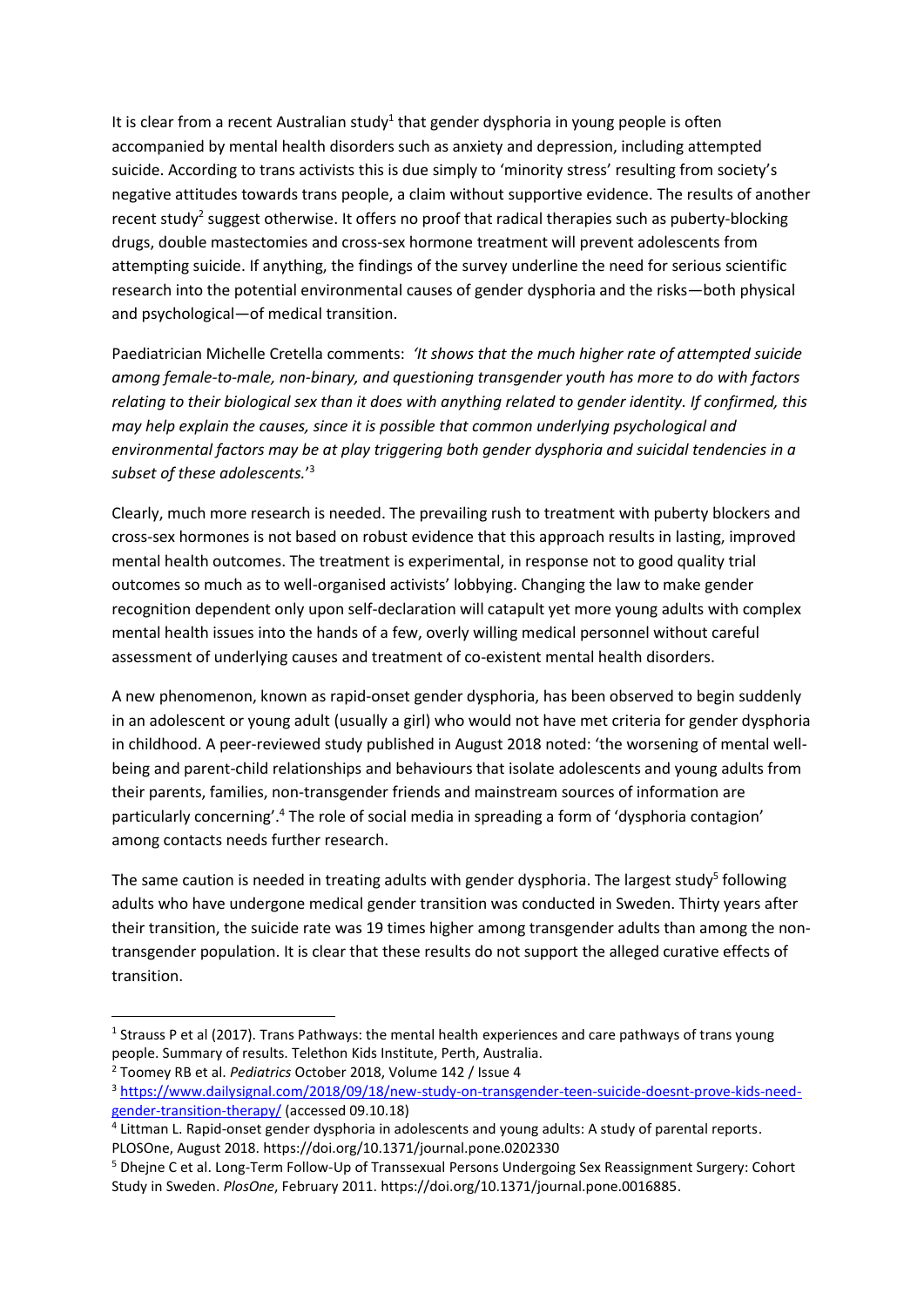The transgender community has moved away from a simple 'binary' view of gender, preferring to see gender identity as fluid - liable to change or fluctuate over time. It is difficult to imagine a legal process for gender change in such an environment that could be both fit for purpose and resistant to frivolous abuse. What is certain is that to remove all medical or social prerequisites for legal transition will trivialise what is a complex human developmental process.

**Question 1** N/A

**Question 2** N/A

# **Question 3: Do you think there should be a requirement in the future for a diagnosis of gender dysphoria?**

Yes.

Self-declaration makes gender identity simply a matter of a person's subjective feelings about themselves. There is evidence<sup>6</sup> that amongst those who present with gender incongruence there is an elevated prevalence of co-morbid psychopathology, especially mood disorders, anxiety disorders and suicidality.<sup>7</sup> In one study <sup>8</sup> of 579 patients with gender dysphoria, 349 (60.3%) were the femaleto-male (FTM) type, and 230 (39.7%) were the male-to-female (MTF) type. Concurrent psychiatric comorbidity was 19.1% (44/230) among MTF patients and 12.0% (42/349) among FTM patients. The lifetime positive history of suicidal ideation and self mutilation was 76.1% and 31.7% among MTF patients, and 71.9% and 32.7% among FTM patients. A Dutch study<sup>9</sup> also reported the co-occurrence of autistic spectrum disorders (ASD) and gender dysphoria. The incidence of ASD in a sample of 204 children and adolescents (mean age 10.8) was 7.8%.

Self-declaration would deprive these people of contact with mental health professionals at the time when their assessment and advice could be crucial. There is a real risk that individuals who require psychological support and specialised psychiatric treatment will not receive it.

This is of particular concern for teenagers, especially girls, struggling with the turbulent effects of puberty, social transition and identity issues in general. Pursuing legal gender transition may harmfully distract a young person from addressing psychological issues (such as anxiety and depression) with the help and support of mental health professionals and others.

Simplifying legal transition by removing the need for medical diagnosis will also expose the process to frivolous abuse. How can any legal process for gender recognition accommodate the notion that

**<sup>.</sup>** <sup>6</sup> Dhejne C et al. Mental health and gender dysphoria: A review of the literature. *Int Rev Psychiatry* 2016; 28(1):44-57

<sup>7</sup> Zucker KJ et al. Gender Dysphoria in Adults. *Annu Rev Clin Psychol*, Vol 12, 2016:217-247.

<sup>&</sup>lt;sup>8</sup> Masahiko Hoshiai et al. Psychiatric comorbidity among patients with gender identity disorder, https://doi.org/10.1111/j.1440-1819.2010.02118.x (accessed 30.07.2018)

<sup>9</sup> Annelou L. C. de Vries et al. Autism Spectrum Disorders in Gender Dysphoric Children and Adolescents. *Journal of Autism and Developmental Disorders*, Vol 40, Issue 8, 2010: 930–936.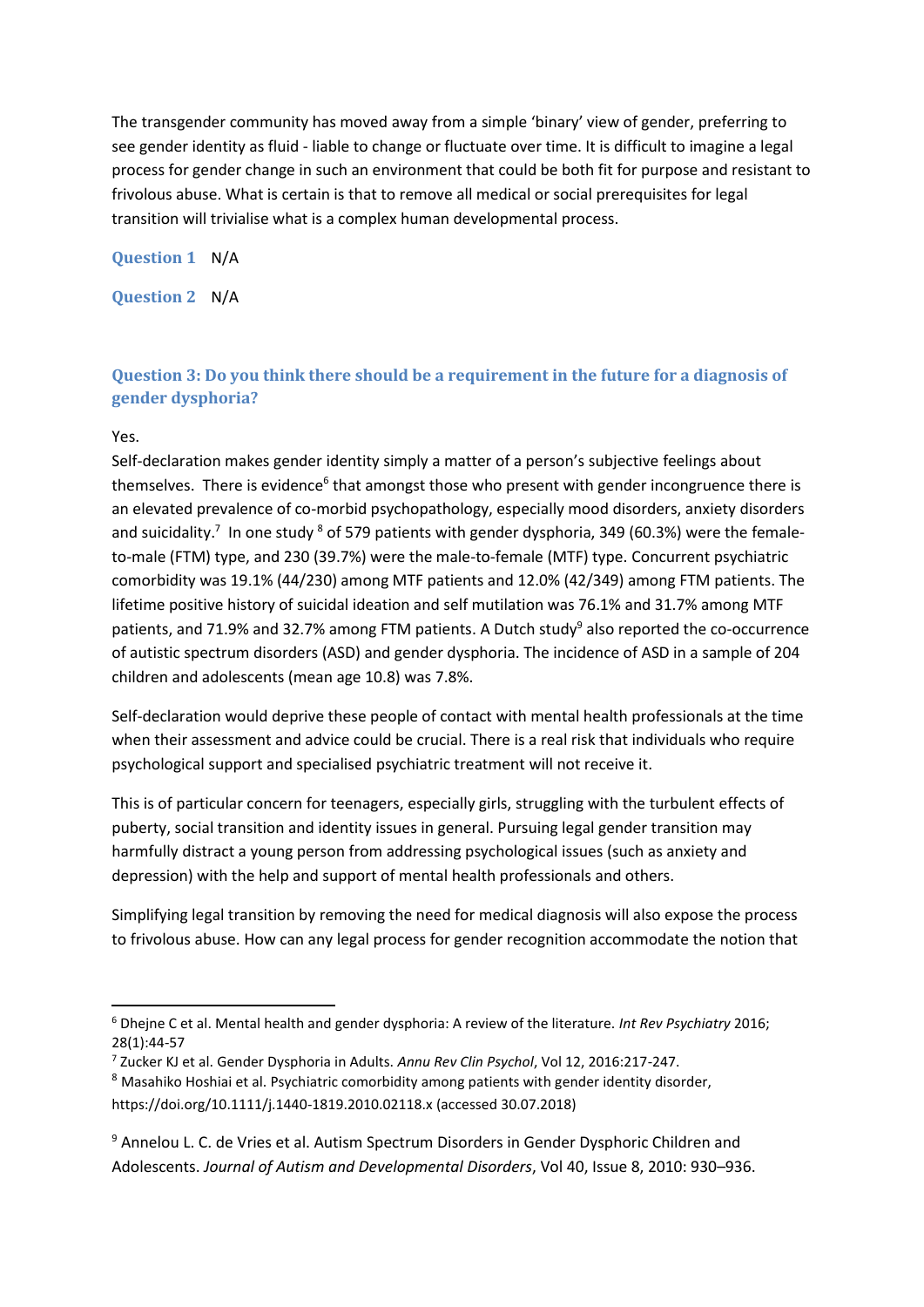gender identity is deemed to be fluid? How many changes of gender will a single person be permitted over a lifetime?

# **Question 4: Do you also think there should be a requirement for a report detailing treatment received?**

#### Yes.

1

The consultation document insists that gender dysphoria is not a mental health issue. It takes an ideological stance for which there is no medical support. Until very recently gender dysphoria was known as Gender Identity Disorder and required specialist expertise to make a correct diagnosis.<sup>10</sup> Many in the medical profession believe that the change from disorder to dysphoria was ideologically driven, not evidence-based.

Requiring a report that details treatment received guards against whimsical self-referrals. It is a sensible 'barrier' to overly-easy transition that would result in more people embarking on early medical transition with insufficient thought, more people living to regret irreversible changes to their bodies, and/or wanting to de-transition later, and an overall increase in co-morbid mental health issues including suicidality.

**Question 5: (A) Do you agree that an applicant should have to provide evidence that they have lived in their acquired gender for a period of time before applying?** Yes.

**(B)** Evidential options might better be provided by individuals who have personal knowledge of the applicant and who enjoy their confidence. For example, the applicant's family doctor, faith community leader or lawyer. Two such pieces of evidence should suffice.

**(C)** The current two-year requirement may be arbitrary but removing it would have the effect of 'trivialising' the referral process and overwhelming the appraisal process.

The Government is to be commended for seeking to reduce the burden of the process, and It might indeed be possible to improve aspects of the existing law, but removing sensible 'barriers' to overlyeasy transition will result in more people embarking on early medical transition with insufficient thought, more people living to regret irreversible changes to their bodies and an overall increase in co-morbid mental health issues including suicidality.

**Question 6: (A) Do you think this requirement – to sign a statutory declaration that you intend always to live as trans - should be retained, regardless of what other changes are made to the gender recognition system?**

<sup>10</sup> DSM-5. *American Psychiatric Association, Diagnostic and Statistical Manual of Mental Disorders*, 5th edn. Washington DC: American Psychiatric Publishing, 2013, 302.85:455.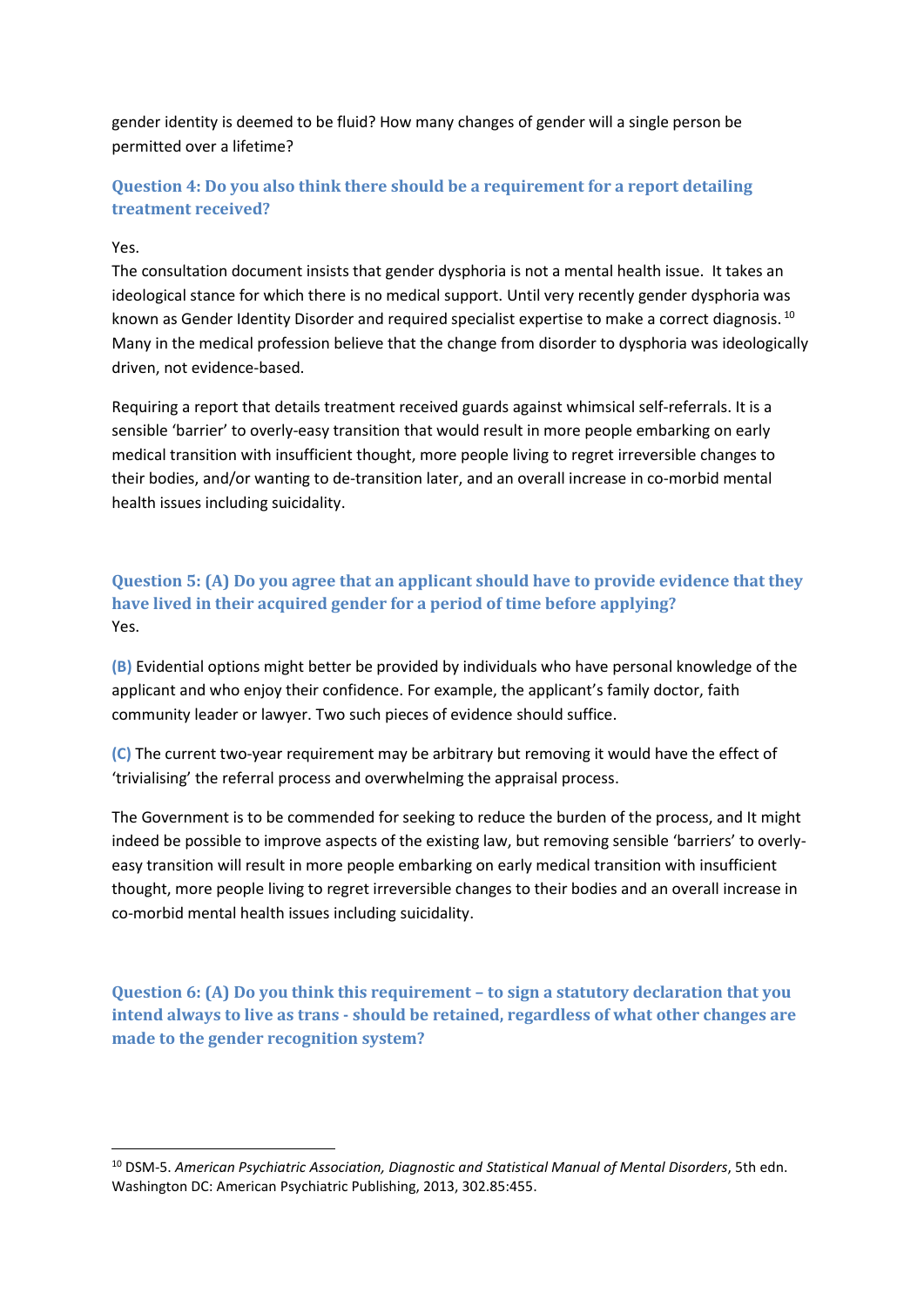Whatever system is introduced must discourage frivolous abuse. However, transgender ideology no longer recognises gender identity as fixed but as fluid.<sup>11</sup> This is clearly at odds with a declaration of intent to live in an acquired identity until death.

**(B)** For there to be integrity in the process, we think the applicant should be willing to demonstrate the *intention* to 'live permanently in the acquired gender until death'. But we don't think it can be made a criminal offence if at some later point the applicant has a change of mind or identity, for such is the likelihood when gender identity is regarded as fluid. The question demonstrates the impossibility of drafting a law in response to an ideological imperative that ignores objective biological facts and makes identity rest on subjective feelings.

# **Question 7: The Government is keen to understand more about the spousal consent provisions for married persons in the Gender Recognition Act. Do you agree with the current provisions?** Yes.

To apply for and obtain legal gender recognition without any need for spousal consent would undermine the value of marriage. This is recognised in the current Gender Recognition Act which states that to have hidden the fact of gender reassignment from a spouse renders the marriage null and void. In a similar way, it should not become possible for one partner unilaterally to convert an existing marriage into something approximating legally to a same-sex marriage. No spouse should be left in the dark about their partner's change of legal gender – it should be a legal requirement to gain the consent of the spouse for any such change.

Consideration should be given to the rights and needs of spouses and children affected by the transition of a married partner and especially to the vulnerability of a mother and her children where her marriage to a trans woman breaks down.

If the requirement be reduced from 'gaining consent' to 'simply informing', then the award of a GRC to the applicant should be treated as sufficient reason for the spouse to be granted a divorce, should they request it.

# **Question 8: (A) Do you think the fee should be removed from the process of applying for legal gender recognition?**

The fee should cover associated administrative costs.

1

<sup>11</sup> International Gay and Lesbian Human Rights Commission, *Institutional memoir of the 2005 Institute for Trans and Intersex Activist Training,* 2005:7-8.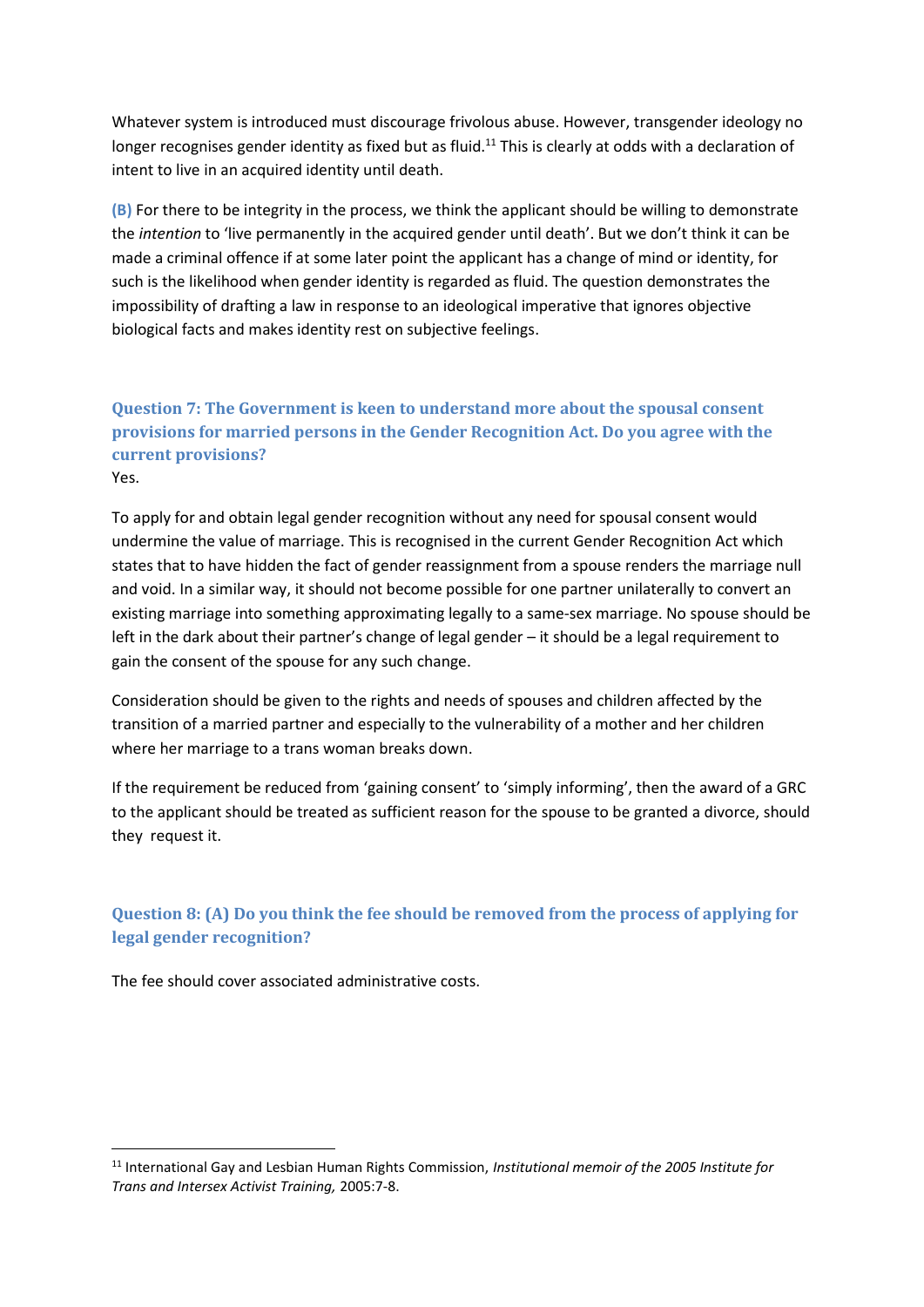### **(B) If you answered no to (A), do you think the fee should be reduced?**

It should be set at a level sufficient to act as a deterrent against frivolous applications, but not so high as to disqualify *bona fide* applicants. Those in receipt of benefits should be able to apply for a fee waiver or reduction, as at present, but the attendant bureaucracy should be simplified

Where wider costs are incurred, for example in acquiring medical reports or statutory declarations, a simple means of reclaiming such costs should be available to poorer applicants.

# **Question 9: Do you think the privacy and disclosure of information provisions in section 22 of the Gender Recognition Act are adequate?**

#### No response

# **Question 12: Do you think that the participation of trans people in sport, as governed by the Equality Act 2010, will be affected by changing the Gender Recognition Act?**

The document is not clear about whether or not someone awarded a GRC automatically satisfies the gender reassignment characteristic for protection under the Equality Act. The Act states that 'a person has the protected characteristic of gender reassignment if that person is *proposing* (my emphasis) to undergo, is undergoing or has undergone a process (or part of a process) for the purpose of reassigning the person's sex by changing physiological or other attributes of sex'. With gender self-declaration, a person may be awarded a GRC without undergoing any reassignment processes. Presumably, the gender reassignment protected characteristic will apply to all with a GRC?

The credibility and authenticity of sport depends upon the fairness of the contest. It is clear that trans women have an advantage over other women in many sporting activities. Sport needs to be protected from the mismatch. The Government intends to make it easier for transgender people to be legally recognised in their acquired gender. It is inevitable that this will increase pressure on sporting bodies to include trans women in women-only events, to the detriment of sport as a cisgender female competitor and/or as a spectator. At the same time, it would hopefully increase the pressure on the Sport's Council, Sport England, sporting associations and facility-providers to improve sports provision for trans athletes.

# **Question 13: (A) Do you think that the operation of the single-sex and separate-sex service exceptions in relation to gender reassignment in the Equality Act 2010 will be affected by changing the Gender Recognition Act?**

The consultation document is at pains to emphasise that the government is 'not proposing to amend the existing equality exceptions relating to single- and separate- sex services in the Equality Act' and this is reassuring.

However, the 'trajectory of travel' in the proposed legislation is clear and will make it harder to protect single-sex and separate -sex exceptions under the Equality Act. The bias in interpretation of the law will move in favour of the trans community. In seeking to correct one imbalance it is clearly important not to create another that is open to exploitation, whether by ideologues or predators.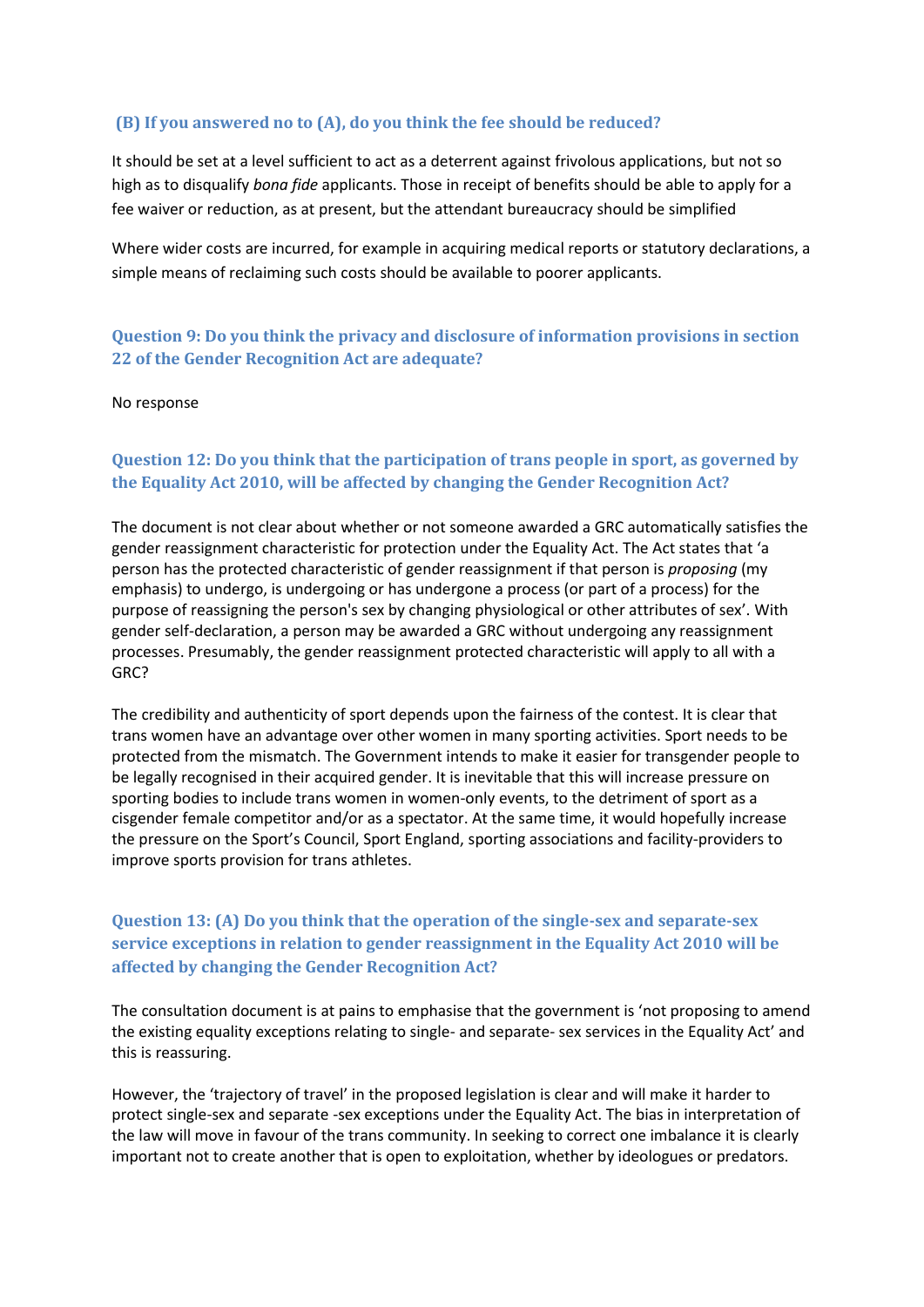Self-declaration will make it easier for men, including some with a history of physical or sexual abuse of women, to identify as women and thus gain access to 'safe spaces' for women, for example in hospitals, prisons and women's refuges.

### **Questions 14-18:**

The operation of all the exceptions in relation to gender reassignment in the Equality Act 2010 will be affected to some degree by the trajectory of the proposed reforms. Those reforms would mean more people apply for and receive GRCs. The possession of a GRC legitimises trans identity. In settings where the rights of trans people compete with those of other groups, the point of balance will shift in favour of the trans community. Incremental extension of those rights through subsequent case law is likely to follow. The ability to operate the exceptions will be progressively constrained in a trans-affirming environment. The phrase 'proportionate means of achieving a legitimate aim' is open to a range of interpretation. Under the proposed reform of the GRA excluding, or treating differently, people with the protected characteristic of gender reassignment under the Equality Act will be seen increasingly as a disproportionate means and/or an illegitimate aim.

It is inevitable that the rights of people with different protected characteristics under the Equality Act (EA) will at some point clash, as illustrated by the recent case of Dr Mackereth<sup>12</sup> whose contract to train as an assessor for the DWP was terminated when he claimed his belief that gender is biologically determined meant he would be unable on the grounds of conscience to refer to a transgender person by their chosen pronoun. Dr Mackereth's own protected characteristic under the EA – religion and belief – was clearly trumped by gender reassignment, an example of the trajectory of preference already referred to.

There will be health professionals who will refuse to refer patients for gender reassignment surgery, or prescribe puberty blocking agents or cross-sex hormones, on conscience grounds believing that it cannot be in their patients' best interests. Their freedom of conscience should be respected and built in to any new law as a statutory right.

# **Question 19: Do you think that changes to the Gender Recognition Act will impact on areas of law and public services other than the Equality Act 2010?**

#### Yes.

**.** 

Accurate record keeping and statistical analysis provide the basis for much medical research and health programming. Increasing the number of people whose biology does not match their registered gender will distort those data.

Civil partnership will now become available to opposite sex couples meaning that same sex partners could legally remain together following the decision by one of them to change their legal gender. In the event that the trans partner wishes to de-transition at some later stage, the partnership would

<sup>12</sup> Steve Bird. Government drops doctor who says gender given at birth. *The Telegraph,* 8 July 2018 <https://www.telegraph.co.uk/news/2018/07/08/government-drops-doctor-says-gender-given-birth/> (accessed 30.07.18)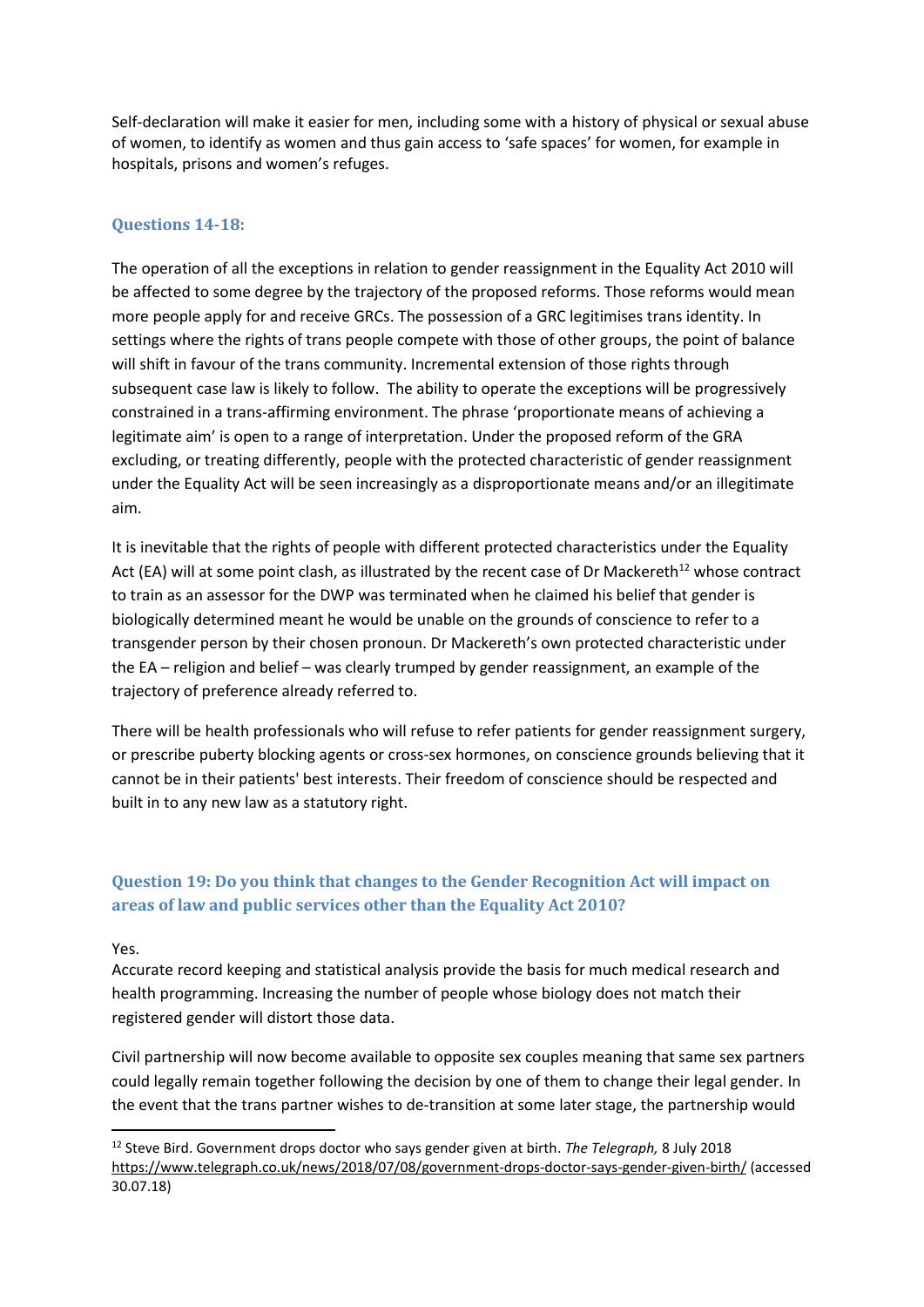simply revert to the original civil partnership. Such partnerships should not be recognised as marriage which, in our opinion, is the lifelong, exclusive commitment to one another of a biological male and biological female.

# **Question 20: Do you think that there need to be changes to the Gender Recognition Act to accommodate individuals who identify as non-binary?**

#### No.

Creating a single, third gender for 'non-binary' folk will not adequately represent what is a variety of perceived non-binary gender identities. (At one point new Facebook users were given a choice of over seventy gender options to choose from when they registered. It would be a step further away from the cultural binary norm of male and female that is written in to so much marriage law and other sex/gender specific legal provisions. The ramifications would be far-reaching.

Also it is unlikely that this will stop at only one non-binary category, as others will seek recognition of more and more of the expanding number of gender self-identifiers.

Of course, people who self-identify as non-binary should be treated with the same respect and dignity as any other, and enjoy the same individual rights and freedoms. We respect the government's intention to show solidarity with those who suffer from gender dysphoria but do not believe it is best served by attempting to create a separate, non-binary gender status.

### **Question 22: Do you have any further comments about the Gender Recognition Act 2004?**

Yes.

1

It may be possible to improve aspects of the existing law but the proposal to reform it based on selfdeclaration would, in our view, generate more problems than it might solve. Until very recently gender dysphoria was known as gender identity disorder<sup>13</sup> and required specialist expertise to make a correct diagnosis. Many in the medical profession believe that this change in label was ideologically driven rather than evidence-based and should not have been made. We are also concerned that:

- The GRA 2004 recognises that gender dysphoria often co-exists with other mental health issues. A specialist assessment is a sensible precaution. De-medicalising the process would deprive people of access to assessment and treatment of psychological problems that may complicate gender dysphoria or even be at the root of it
- removing the requirement for a minimum period lived in the acquired gender would have the effect of 'trivialising' the referral process and overwhelming the appraisal process
- the proposed self-declaration application process is effectively a registration process selfdeclarations would be taken on trust and it is expected that such a process would reduce the potential for applications to be refused
- removing sensible 'barriers' to overly-easy transition will result in more people embarking on early medical transition with insufficient thought, more people living to regret

<sup>&</sup>lt;sup>13</sup> The US Diagnostic and Statistical Manual of Mental Disorders, Fourth Edition (DSM-4, 1994) and the International Statistical Classification of Diseases (ICD-10, 1993), referred to cross-gender identification as 'Gender Identity Disorder'. In the Fifth Edition (DSM-5, 2013) the same phenomenon is described as 'Gender Dysphoria'.